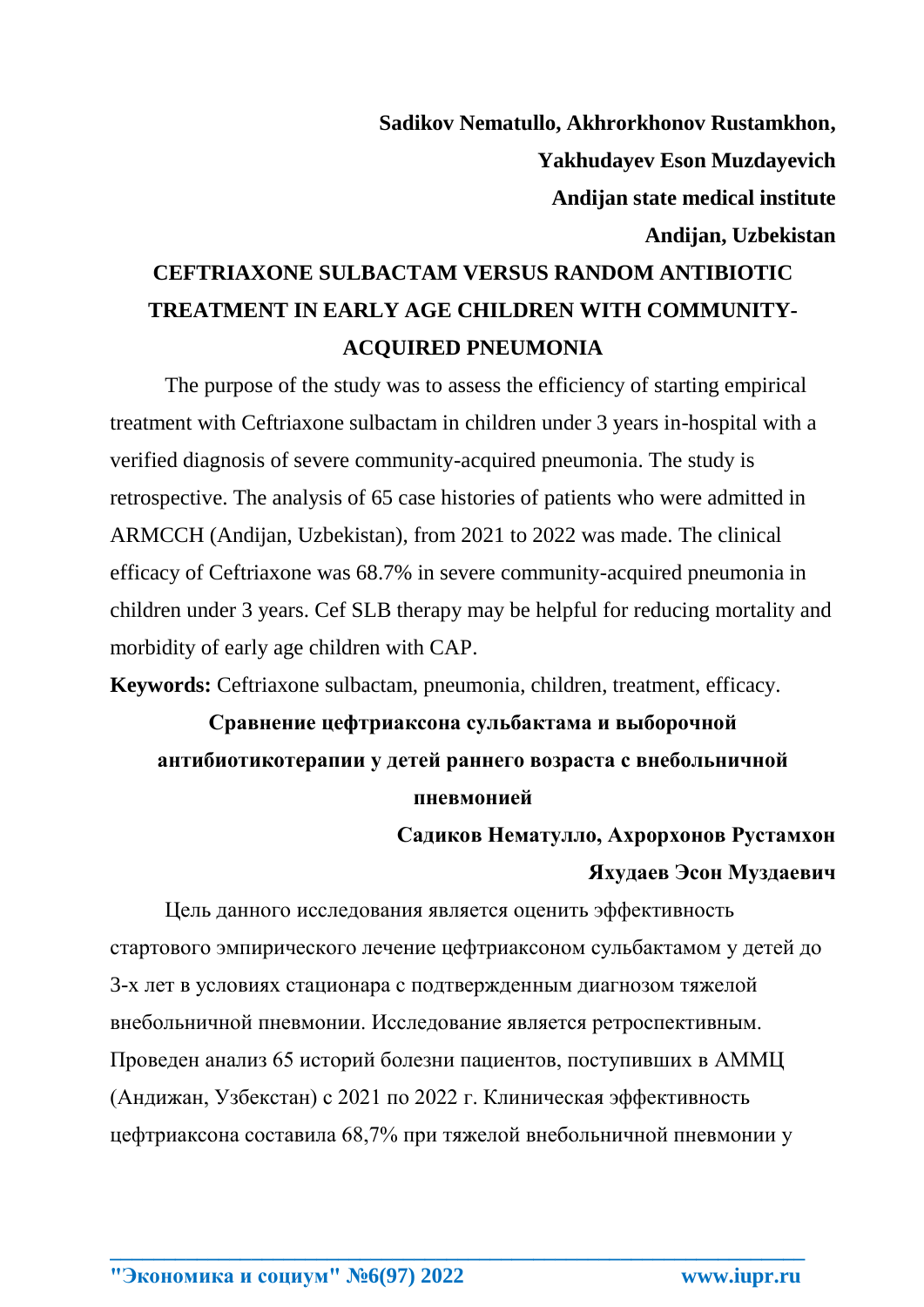детей до 3-х лет. Лечения с Cef SLB может быть полезной для снижения смертности и заболеваемости детей раннего возраста с ВП.

**Ключевые слова:** цефтриаксон сульбактам, пневмония, дети, лечение, эффективность.

**Background:** Community-acquired Pneumonia (CAP) is an infection of the lung parenchyma that is acquired outside of hospital, [1] involved approximately 150 million new cases annually, among children younger than 5 years old worldwide. CAP is caused by bacteria such as *Streptococcus pneumoniae*, *Haemophilus influenzae*, and *Moraxella catarrhalis* or viruses such as influenza virus [2, 3]. The susceptibilities of *Streptococcus pneumoniae*, *Haemophilus influenzae* and methicillin-resistant *Staphylococcus aureus* to β-lactam/β-lactamase inhibitors were reported as 99.5%, 59.3–78.0% and 7.7–20.2%, and the susceptibilities of these species to third-generation cephalosporins were reported as 96.8, 100 % [2].

Ceftriaxone (CTRX) and ampicillin/sulbactam (ABPC/SBT) are recommended by various guidelines for pneumonia in a number of countries as the first-line antibiotics for CAP [4-8]. According to the International and National Guidelines III generation cephalosporins are the drugs used as starting empirical treatment of uncomplicated severe community-acquired pneumonia in children regardless of age. Ceftriaxone is a drug that has a wide spectrum of antimicrobial activity, low toxicity, and it is easy to dose and economically available. [9, 10]

**Methods:** The diagnostic criteria for CAP are defined as radiological findings of a new and/or progressive infiltrate(s) and two or more of the following symptoms: cough, sputum or change of sputum character (increased volume and/or purulence), dyspnea, pleuritic chest pain, tachycardia, documented axillary body temperature $>$ 37.5 °C within the past 24 h, rigors and/or chills, general malaise, abnormal breathing sounds, auscultatory findings consistent with the lung infiltrate on chest examination, and white blood cell (WBC) count  $\leq 10^{\circ}/\text{ml}$ . Severity of pneumonia was determined according to the pneumonia severity index (PSI) [11].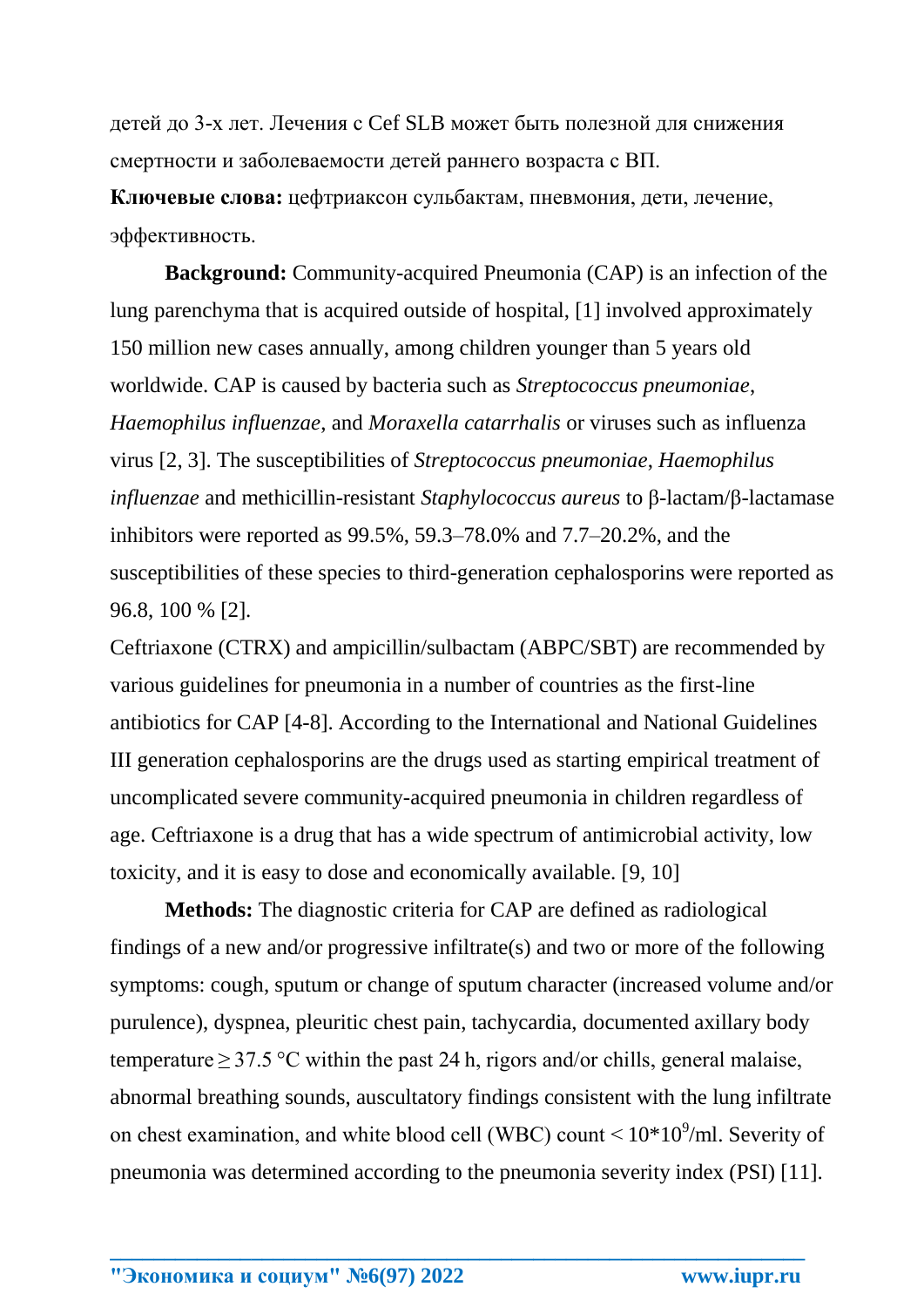Exclusion criteria: suspected aspiration pneumonia or hospital-acquired pneumonia; hospitalization within 60 days of symptom onset; active lung cancer (cases other than completely resected ones); terminal illness; immunocompromising disease (human immunodeficiency virus infection, active hematologic malignancies, neutropenia and congenital immunodeficiency) or receipt of immunosuppressive therapy (use of  $\geq 10$  mg of prednisolone-equivalents, and/or immunosuppressants); pregnant or breastfeeding; known allergy to the indicated antibiotics; or presence of other infiltrative diseases such as organizing pneumonia, radiation pneumonitis, drug-induced pneumonia, obstructive pneumonia, tuberculosis or fungal infection, and empyema.

Ceftriaxone monotherapy was appointed 32 (49.3%) children, in combination with other antibiotics (meropenem, ampicillin, amikacin, gentamycin etc) it was used in 44 children (not included in research) and no Cef SLB treatment was observed in 34 patients. Patients were treated using intravenous CTRX/SBT at 50-70 mg/kg every 12 h for 5–14 days, until their body temperature was  $\leq$  37 °C for 48 h with clinical stability, and improvements were seen in terms of dyspnea, sputum, or Creactive protein (CRP) levels. When a patient showed a recurrence of fever  $>$  37.5 $\degree$ C after initial improvement of fever, the same antibiotic therapy was continued for 4 days from the first day of recurrence. To evaluate the effects of treatment, clinical findings, chest radiography findings, and laboratory test results were collected before, during, and at end of treatment (EOT; days 7–14). The late response to treatment was evaluated at end of study (EOS; days 14-28)

**Results:** We had 66 patients under 3 years old. The mean age was 0.87 years. We collected laboratory results (Hb level, glucose value, protein and Ca levels), and mean hospital stay was 7.58 days with maximum range 20 days. Effective response on treatment in control group (CefSLB group) was appointed 68.7% while it was calculated in placebo group (no CefSLB group) 64.7%. We also calculated hospital days of these group patients. Mean length of control group in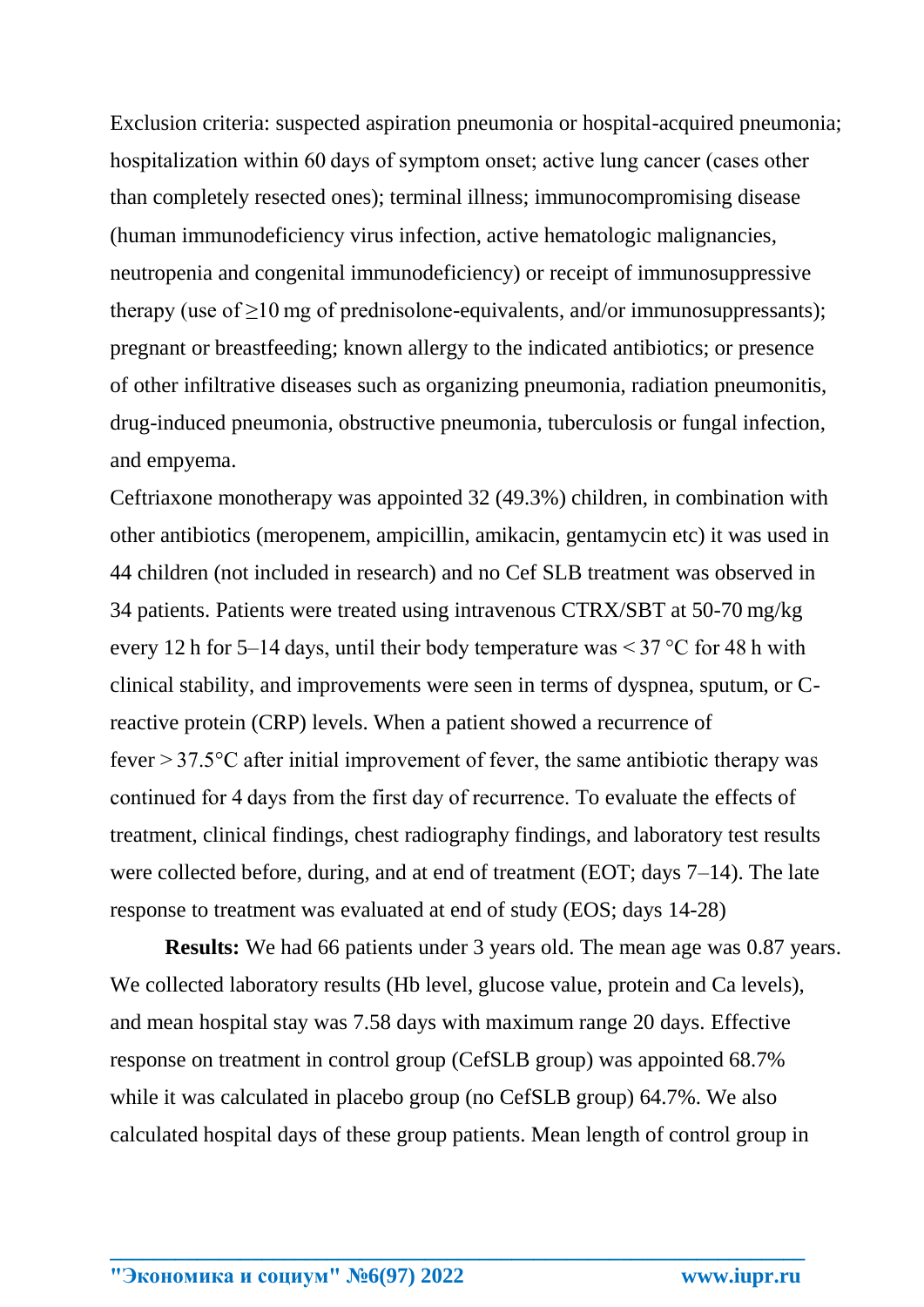hospital was 6.59 days where it was equal to 8.55 days in placebo group (p value  $< 0.001$ ).

Tab. 1 Main parameters of both group patients.

|                |    | Minimu | Maximu |       | Std.      |
|----------------|----|--------|--------|-------|-----------|
|                | N  | m      | m      | Mean  | Deviation |
| hospital days  | 65 | 3      | 20     | 7.58  | 3.508     |
| Hb level $g/l$ | 64 | 68     | 100    | 79.78 | 7.038     |
| glucose mmol/l | 47 | 2      | 13     | 5.14  | 2.257     |
| protein $g/l$  | 64 | 32     | 73     | 50.75 | 9.189     |
| $Ca \, mmol/l$ | 64 | .7     | 2.4    | 1.516 | .2212     |
| age in years   | 65 |        | 3.0    | .870  | .9222     |

Figure 1. Hospital length of patients.



Tab 2. Mean comparison of hospital days of two groups.

|                  | CefSLB<br>use       | N  | Mea<br>n | Std.<br>Deviati<br>on | Std.<br>Error<br>Mean | P value |
|------------------|---------------------|----|----------|-----------------------|-----------------------|---------|
| hospital<br>days | with<br>CefSLB      | 32 | 6.59     | 1.434                 | .253                  | < 0.001 |
|                  | no<br><b>CefSLB</b> | 33 | 8.55     | 4.549                 | .792                  | < 0.001 |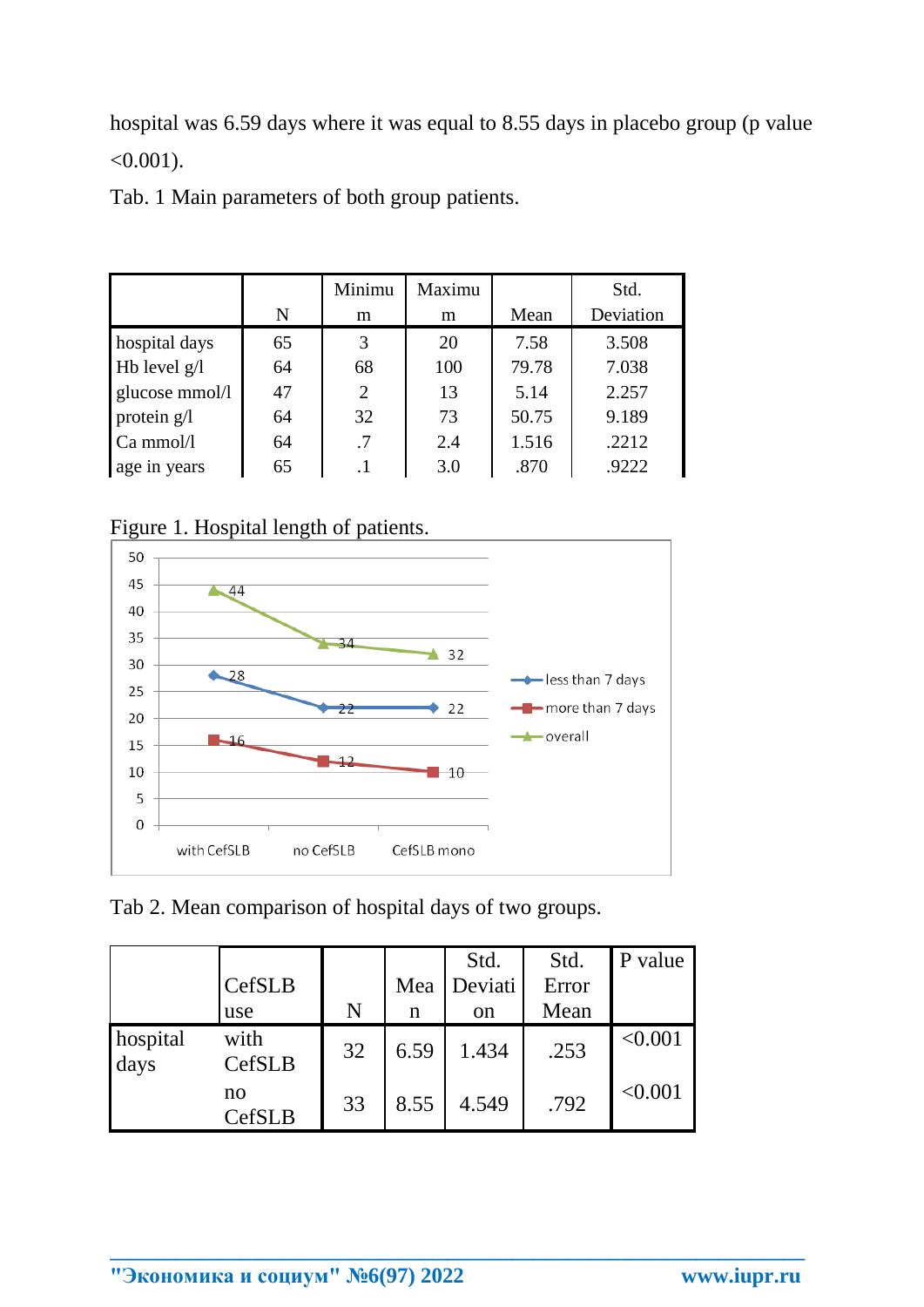**Conclusion.** Ceftriaxon sulbactam monotherapy has showed more efficacy than random antibiotic treatment and it decreased hospital stay although. It may be helpful for reducing mortality and morbidity of Community-acquired pneumonia among children under 3 years old.

## **References**

1. Sadikov N, Yue XC, Hong XZ, Odilov B, Hua ZZ. The Effectiveness of Using Prednisolone in Children with Community – Acquired Pneumonia. Asian J Pediatr Res. 2021;5(3):1–8.

2. Yanagihara K, Kadota J, Aoki N, Matsumoto T, Yoshida M, Yagisawa M, et al. Nationwide surveillance of bacterial respiratory pathogens conducted by the surveillance committee of Japanese Society of Chemotherapy, the Japanese Association for Infectious Diseases, and the Japanese Society for Clinical Microbiology in 2010: general view of the pathogens' antibacterial susceptibility. J Infect Chemother. 2015;21(6):410–20.

3. Niki Y, Hanaki H, Yagisawa M, Kohno S, Aoki N, Watanabe A, et al. The first nationwide surveillance of bacterial respiratory pathogens conducted by the Japanese Society of Chemotherapy. Part 1: a general view of antibacterial susceptibility. J Infect Chemother. 2008;14(4):279–90.

4. American Thoracic Society, Infectious Diseases Society of America. Guidelines for the management of adults with hospital-acquired, ventilator-associated, and healthcare-associated pneumonia. Am J Respir Crit Care Med. 2005;171(4):388– 416.

5. Kohno S, Imamura Y, Shindo Y, Seki M, Ishida T, Teramoto S, et al. Clinical practice guidelines for nursing- and healthcare-associated pneumonia (NHCAP) [complete translation]. Respir Investig. 2013;51(2):103–26.

6. RS Task Force Report. Guidelines for management of adult communityacquired lower respiratory tract infections. European Respiratory Society. Eur Respir J. 1998;11(4):986–91.